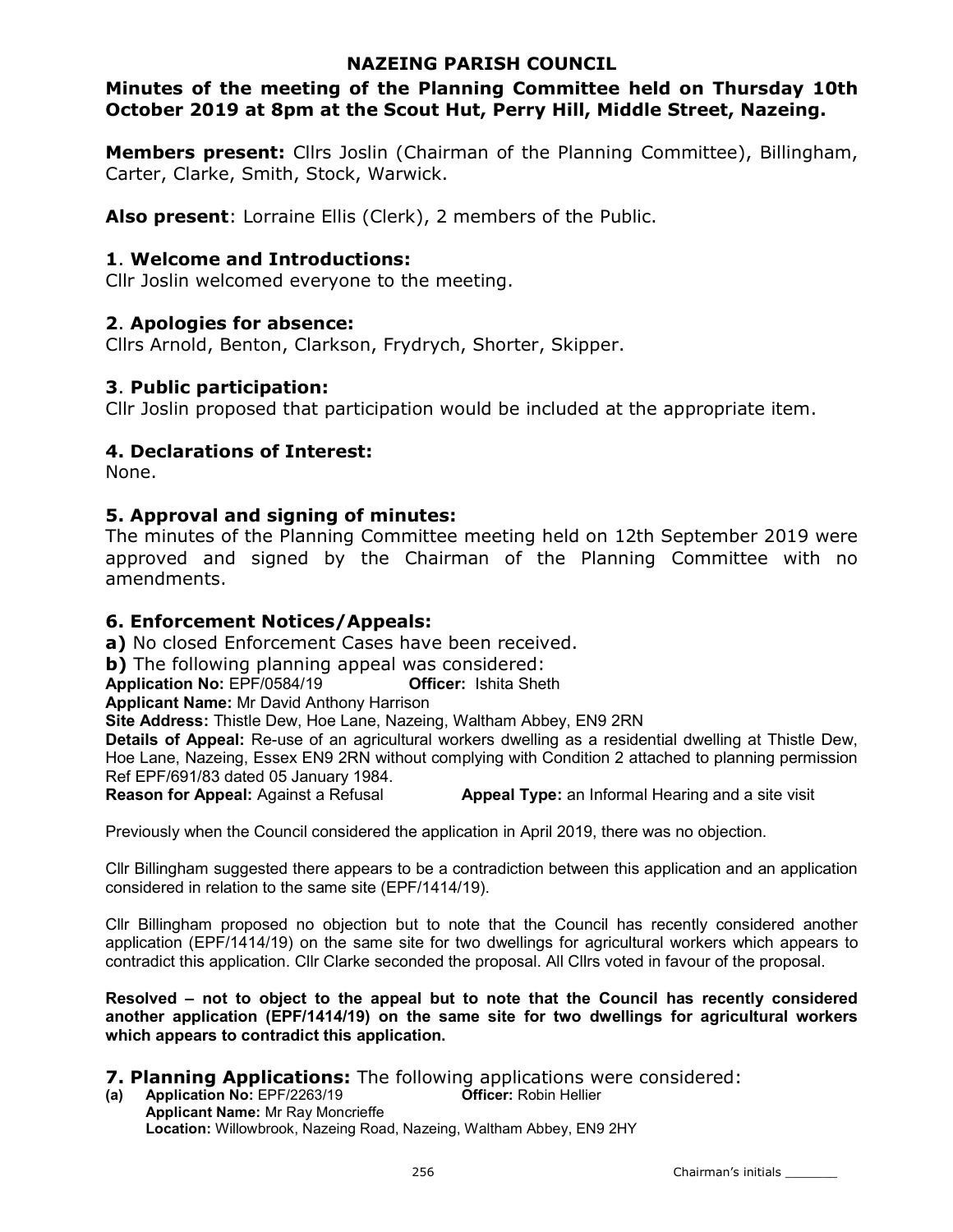Resolved – The Parish Council requests that the application is referred to the District's Tree Officer in order to ensure that no damage is caused to the tree.

These are provided for information only, EFDC do not normally accept comments on these applications.

(b) Application No: EPF/2185/19 DRC Officer: Sophie Ward Bennett Applicant Name: Perry Gamby Location: Chime Garden Centre, Old Nazeing Road, Nazeing, Waltham Abbey, EN10 6RJ

Proposal: Application for approval of details reserved by condition 19 'Surface Water Drainage System Maintenance' of EPF/1351/18 (Demolition of site buildings and redevelopment to provide 33 new homes).

#### Resolved – no comment.

(c) Application No: EPF/2299/19 DRC Officer: Sophie Ward Bennett Applicant Name: Mr & Mrs J & M Marcetic Location: Burleigh Nursery, Hoe Lane, Nazeing, Waltham Abbey, EN9 2RJ

Proposal: Application for Approval of Details Reserved by Conditions 3, 7, 11, 12, 16, 17, 19 & 20 for EPF/2271/16. Condition 3 "materials", 11 "flood risk assessment", 12 "foul & surface water disposal", 16 "landscape details", 17 "tree report", 19 "details of levels" & 20 "wheel washing details". (Demolition of existing commercial buildings & erection of x6 no. four bedroom detached dwellings).

### Resolved – no comment.

(d) Application No: EPF/2313/19 DRC Officer: Sophie Ward Bennett Applicant Name: Mr & Mrs J & M Marcetic Location: Burleigh Nursery, Hoe Lane, Nazeing, Waltham Abbey, EN9 2RJ

Proposal: Application for Approval of Details Reserved by Condition 7 for EPF/2271/16. 7 "remediation scheme" (Demolition of existing commercial buildings & erection of x6 no. four bedroom detached dwellings).

### Resolved – no comment.

(e) Application No: EPF/2275/19 PDE Officer: Zara Seelig Applicant Name: Mrs Cheryl Power Location: 20 Western Road, Nazeing, Waltham Abbey, EN9 2QJ

Proposal: Notification for Prior Approval for a Proposed Larger Home Extension measuring 4metres, height to eaves of 3 metres & maximum height of 4 metres.

### Resolved – no comment.

## 8. Correspondence:

A resident has asked for the Councils help regarding an enforcement case that has been closed although the resident believes the location is being used for purposes that are not on the granted permission. Details circulated before the meeting.

Cllr Joslin advised the resident that this is not something that the Parish Council can investigate, as it is not part of the Council's responsibilities. However, he suggested that the resident could conduct his own investigation if he wished to do so.

## 9. Clarification on Declarations of Interest:

At the last Council meeting, when there was a difference of understanding with when Cllrs need to leave a meeting when declaring an interest, Cllr Joslin has circulated information to all the Cllrs on the Code of Conduct. Epping Forest District Council (EFDC) adopted a new Code of Conduct in October 2016 and Nazeing Parish Council adopted it in January 2017.